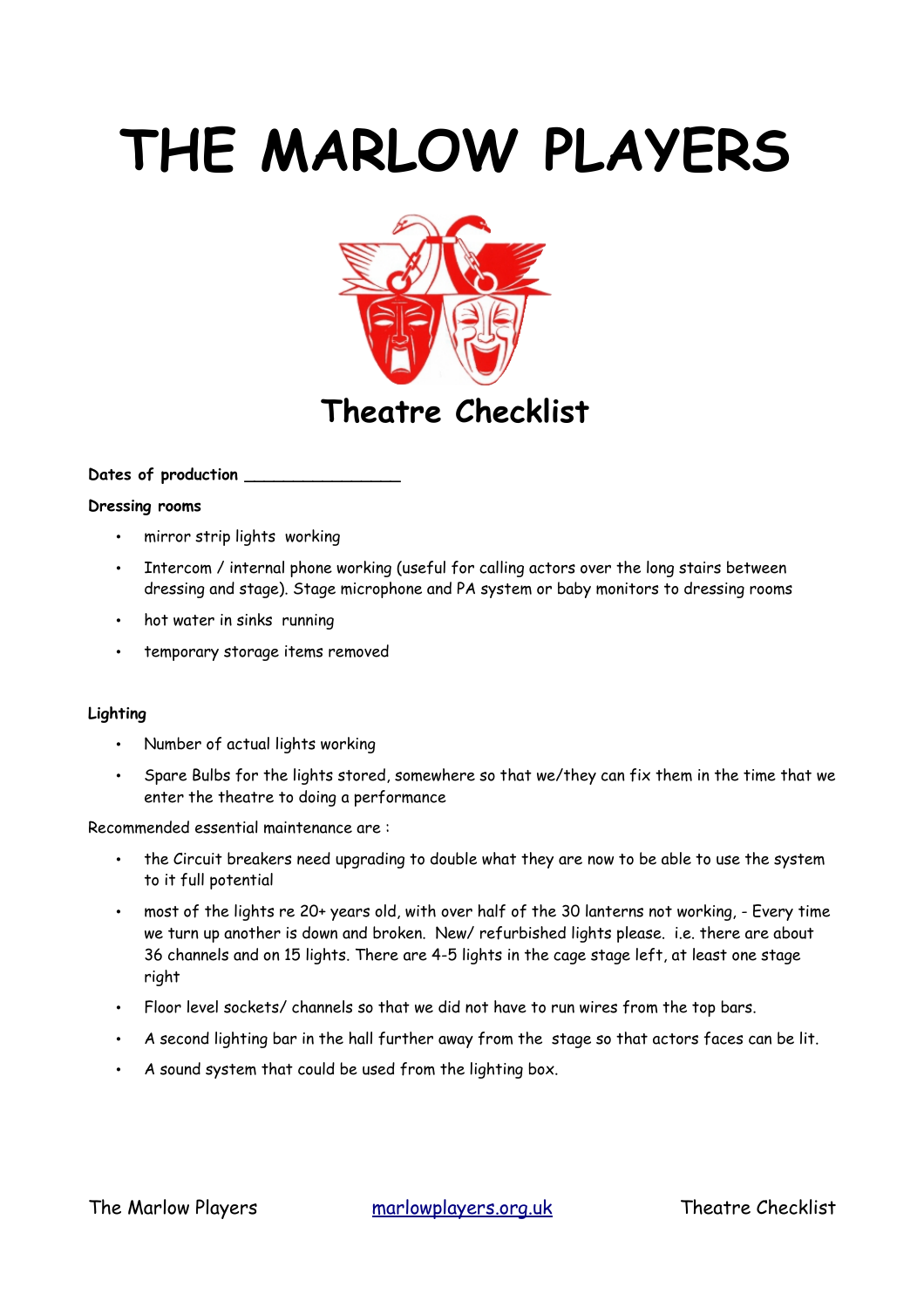#### **Stage area**

- seating for six (in the back stage tunnel)
- one table for props, one for sound next to curtain control point
- remove any crash mats, steps etc
- clean back stairs (normality an unused stairs, so not cleaned regularly)

#### **Audience area**

- seating **staggered** per the plan. Numbered seats, rows A-I. Players have floor markers.
- tables for ticket counter
- audience bar to be opened
- review expected interval times
- curtains and stage curtain need to be monitored new hooks in stock
- stage curtain needs to be checked every so often

#### **General**

- Access for bringing in sets, first Sunday from 12am to 7:00pm
- Tower in place ready for assembly (or pre-assembled) by first Sunday 12:00pm
- Access times for rehearsal week. Expectation is that it runs from 7-10pm
- Access times for performance nights (Wednesday-Saturday) Expectation is that it runs from 7-11:00pm
- Get out will Saturday end of performance, by 11.00pm
- Bar by permission, charity collection only. Thursday, Friday and Saturday